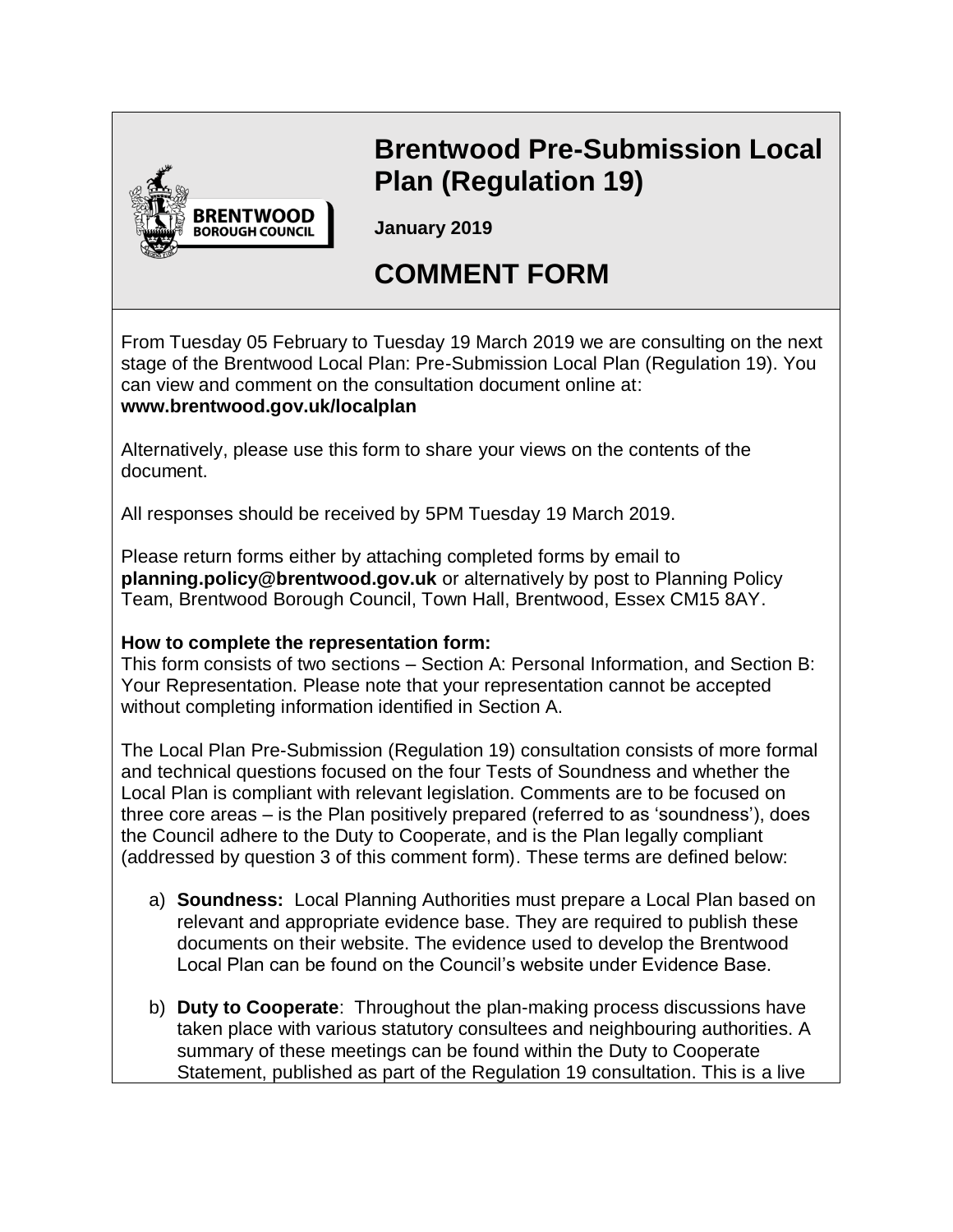document and will be updated prior to being submitted to the Secretary of State.

c) **Legally Compliant:** Local Planning Authorities must prepare a Local Plan which adheres to the requirements as set out in the National Planning Policy Framework (NPPF), planning practice guidance, and other relevant planning regulations & legislation.

Question 4 of this comment form asks for further information on your opinion of the Plans 'soundness'. According to the National Planning Policy Framework (NPPF) para 35, Local Plans are examined to assess whether they have been prepared in accordance with legal and procedural requirements and whether they are sound. Plans are 'sound' if they are:

- a) **Positively prepared –** providing a strategy which as a minimum seeks to meet the area's objectively assessed needs, and is informed by agreements with other authorities, so that unmet need from neighbouring areas is accommodated where it is practical to do so and consistent with achieving sustainable development
- b) **Justified –** an appropriate strategy, taking into account the reasonable alternatives, and based on proportionate evidence;
- c) **Effective –** deliverable over the plan period, and based on effective joint working on cross-boundary strategic matters that have been dealt with rather than deferred, as evidenced by the statement of common ground; and
- d) **Consistent with national policy –** enabling the delivery of sustainable development in accordance with the policies in the NPPF.

Please keep in mind the information provided above to assist with correctly completing your comment form. For additional information on what the difference is between a Regulation 18 and Regulation 19 Local Plan consultation, please view the FAQ's published on-line **www.brentwood.gov.uk/localplan**

### **Data Protection**

All personal information that you provide will be used solely for the purpose of the Local Plan consultation. Please note whilst all addresses will be treated as confidential, comments will not be confidential. Each comment and the name of the person who made the comment will be featured on the Council's website.

By submitting this form, you are agreeing to the above conditions.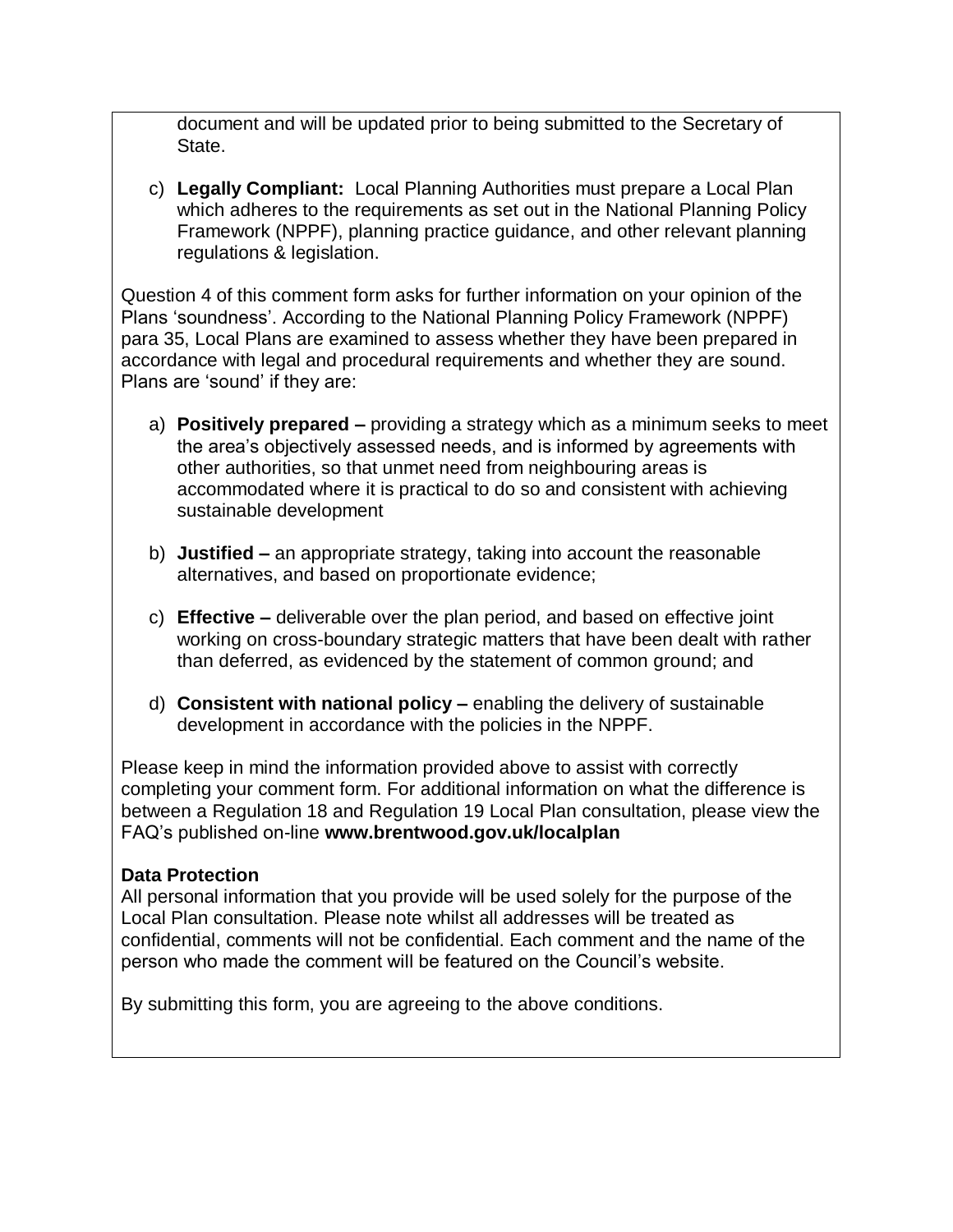| <b>Section A: Personal Details</b> |  |
|------------------------------------|--|
| <b>Title</b>                       |  |
| <b>First Name</b>                  |  |
| Last Name                          |  |
| Job Title<br>(if applicable)       |  |
| Organisation<br>(if applicable)    |  |
| <b>Address</b>                     |  |
| Post Code                          |  |
| Telephone Number                   |  |
| <b>Email Address</b>               |  |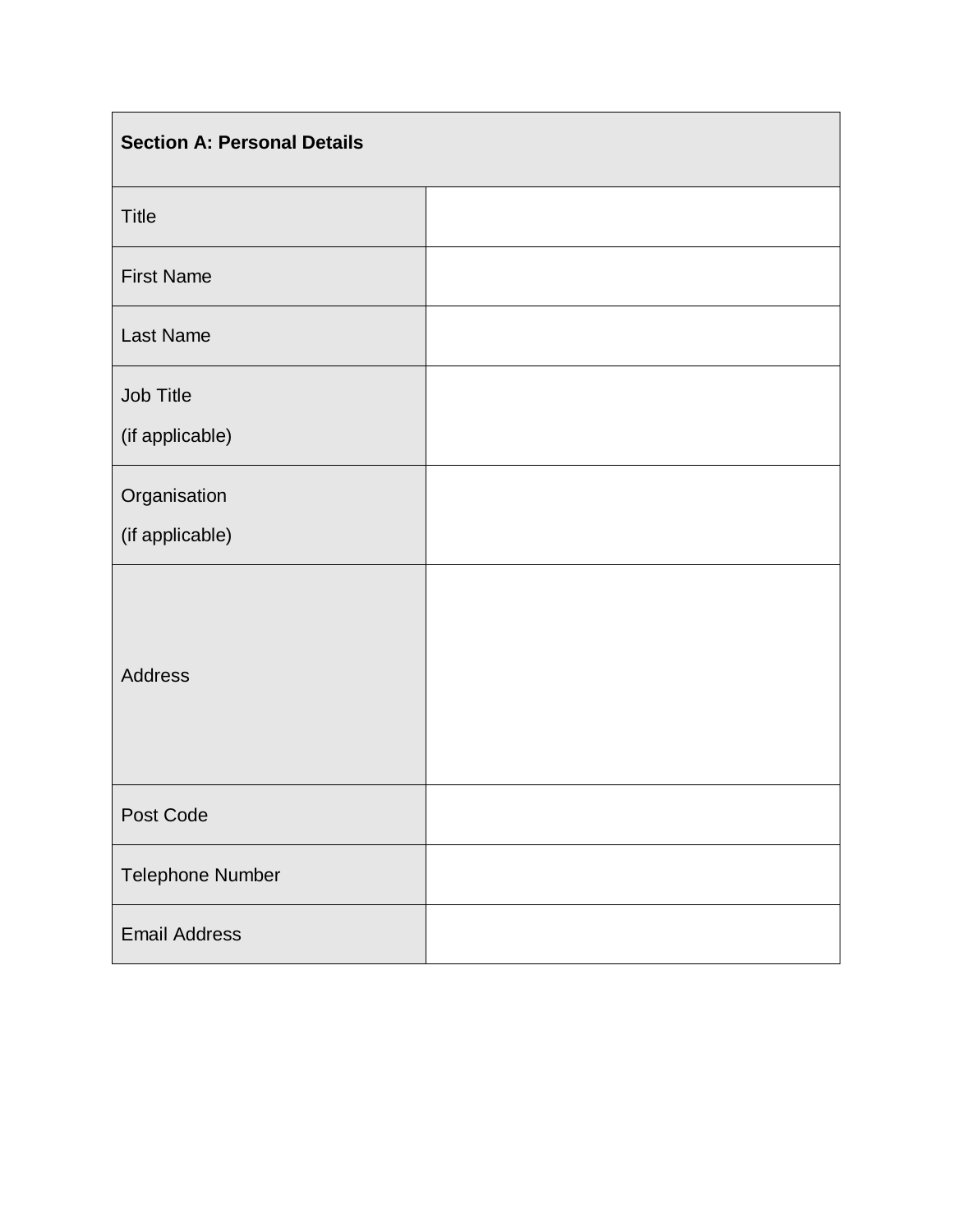#### **Section B: Your Representation**

Please complete a separate sheet for each representation that you wish to make. You must complete 'Part A – Personal Details' for your representation to be accepted.

Representations cannot be treated as confidential and will be published on our Consultation Portal. Any representations that are considered libelous, racist, abusive or offensive will not be accepted. All representations made will only be attributed to your name. We will not publish any contact details, signatures or other sensitive information.

| Full Name |  |  |  |
|-----------|--|--|--|
|           |  |  |  |

| Question 1: Please indicate which consultation document this representation relates<br>to? |  |
|--------------------------------------------------------------------------------------------|--|
| The Local Plan                                                                             |  |
| <b>Sustainability Appraisal</b>                                                            |  |
| <b>Habitat Regulations Assessment</b>                                                      |  |

Question 2: Please indicate which section of the indicated document identified above that you are commenting on (where applicable please clearly state the section / heading or paragraph number).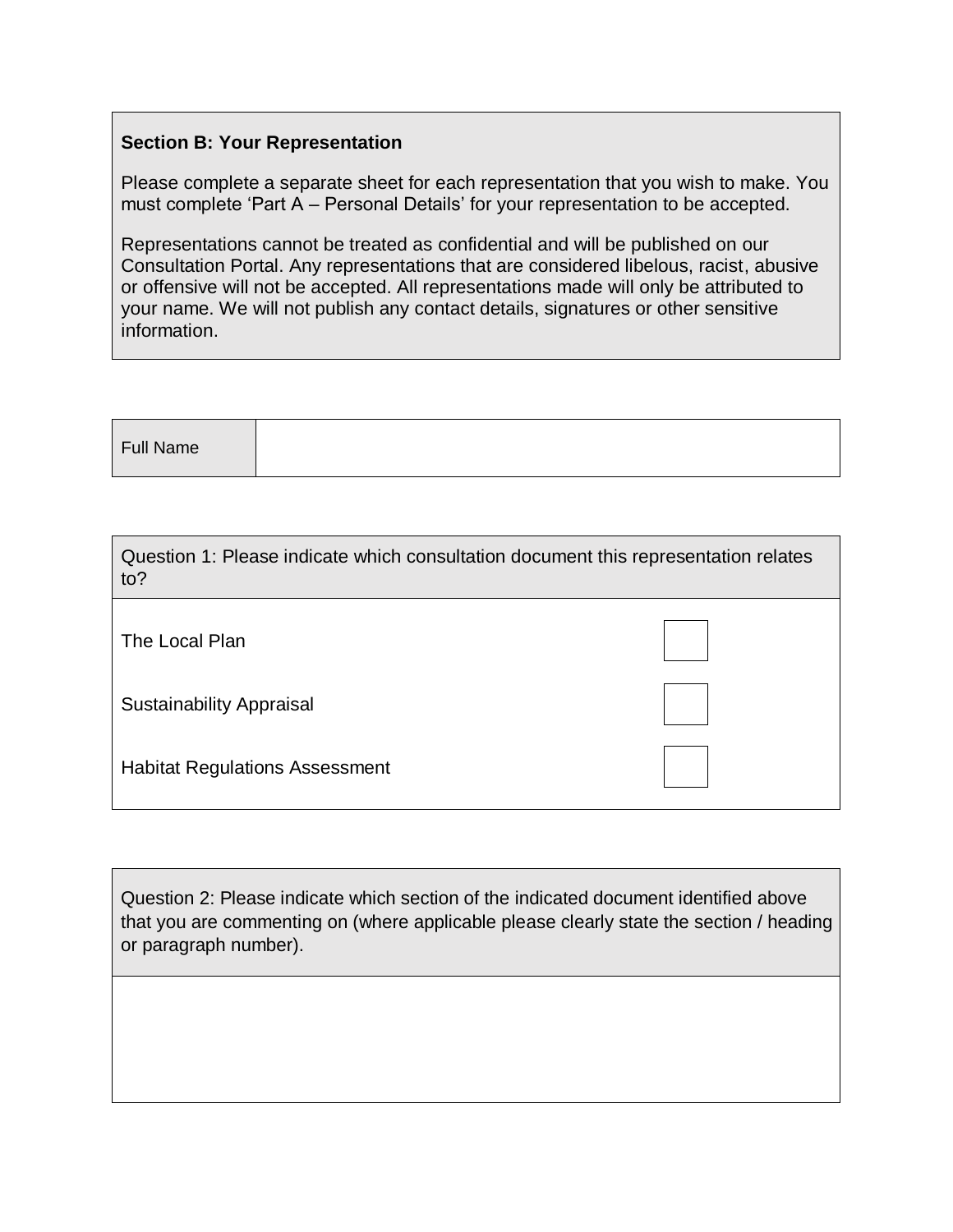| Question 3: Do you consider the Local Plan is: |            |           |  |
|------------------------------------------------|------------|-----------|--|
| Sound?                                         | <b>YES</b> | <b>NO</b> |  |
| <b>Legally Compliant?</b>                      | <b>YES</b> | <b>NO</b> |  |
| Compliant with the Duty to Cooperate?          | <b>YES</b> | <b>NO</b> |  |

| Question 4: If you consider the Local Plan unsound, please indicate your reasons<br>below (please tick all that apply): |  |  |
|-------------------------------------------------------------------------------------------------------------------------|--|--|
| The Local Plan has not been positively prepared                                                                         |  |  |
| The Local Plan is not justified                                                                                         |  |  |
| The Local Plan is not effective                                                                                         |  |  |
| The Local Plan is not consistent with national planning policy                                                          |  |  |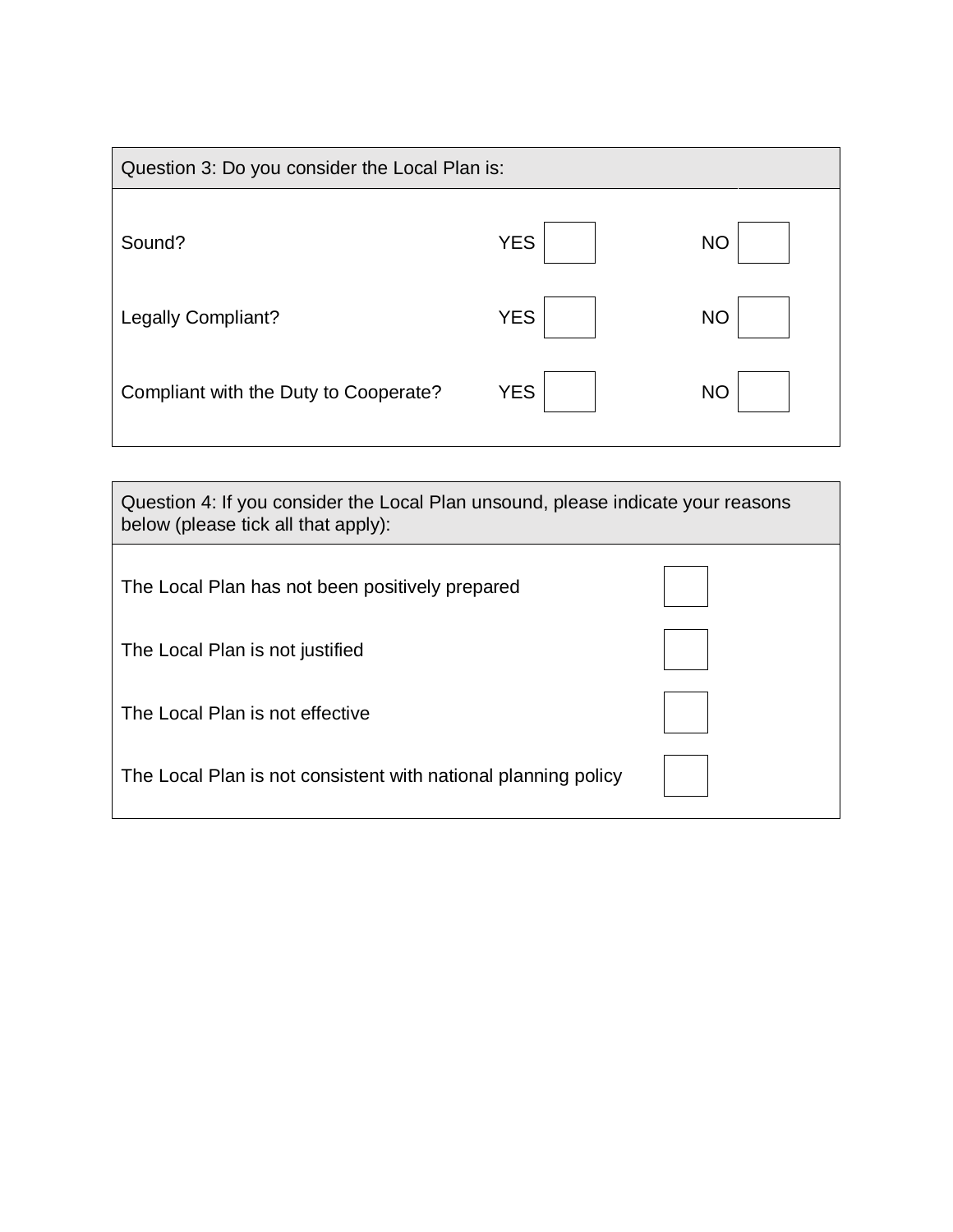Question 5: Please provide details of either:

- Why you consider the Plan to be sound, legally compliant, or adheres to the Duty to Cooperate; or
- Why you consider that the Local Plan is unsound, is not legally compliant, or fails to comply with the Duty to Cooperate

Please continue on a separate sheet if necessary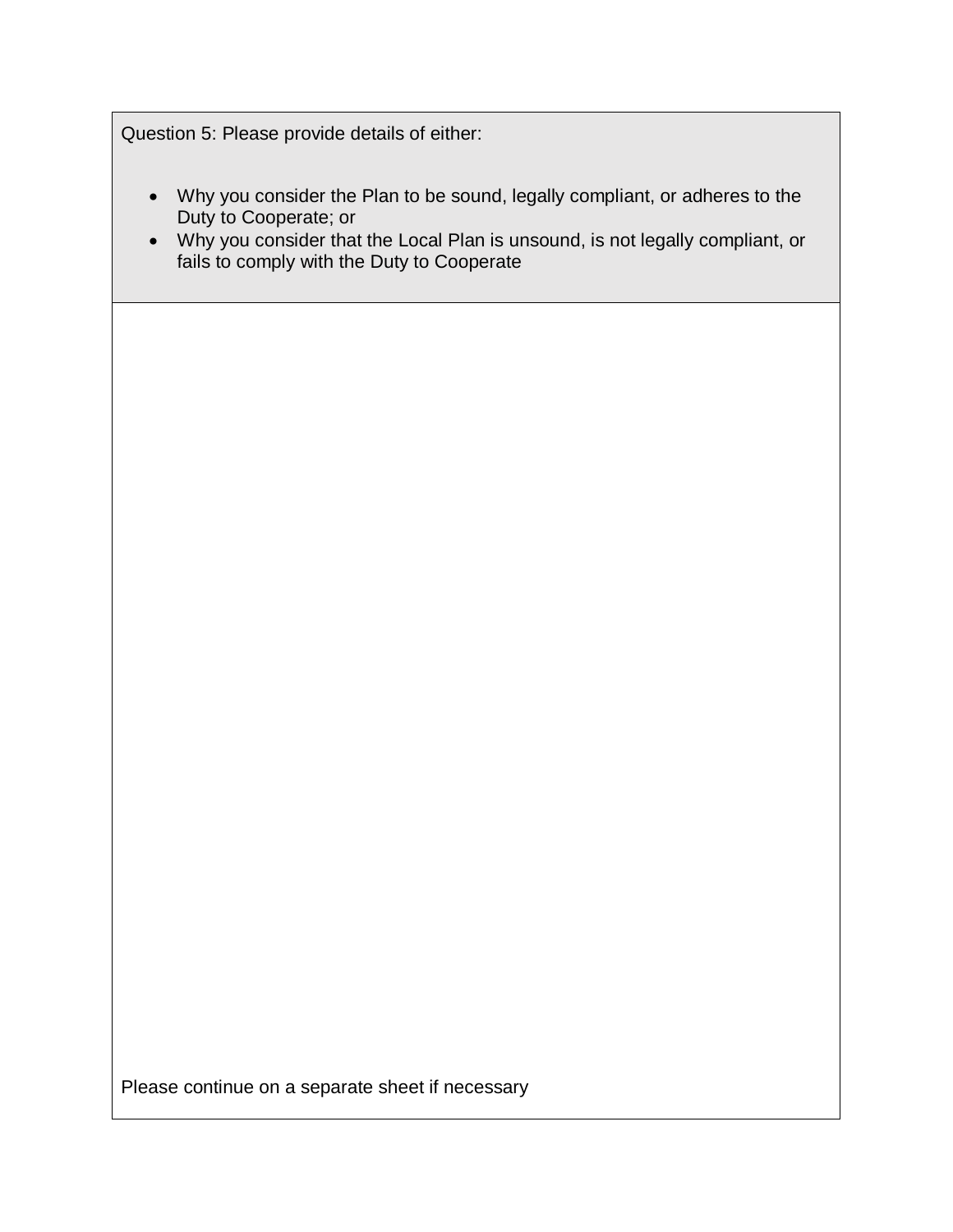Question 6: Please set out what modification(s) you consider necessary to make the Local Plan sound or legally compliant, having regard to the matters that you identified above.

You will need to say why this modification will make the Local Plan sound or legally compliant. Please be as accurate as possible.

Please continue on a separate sheet if necessary